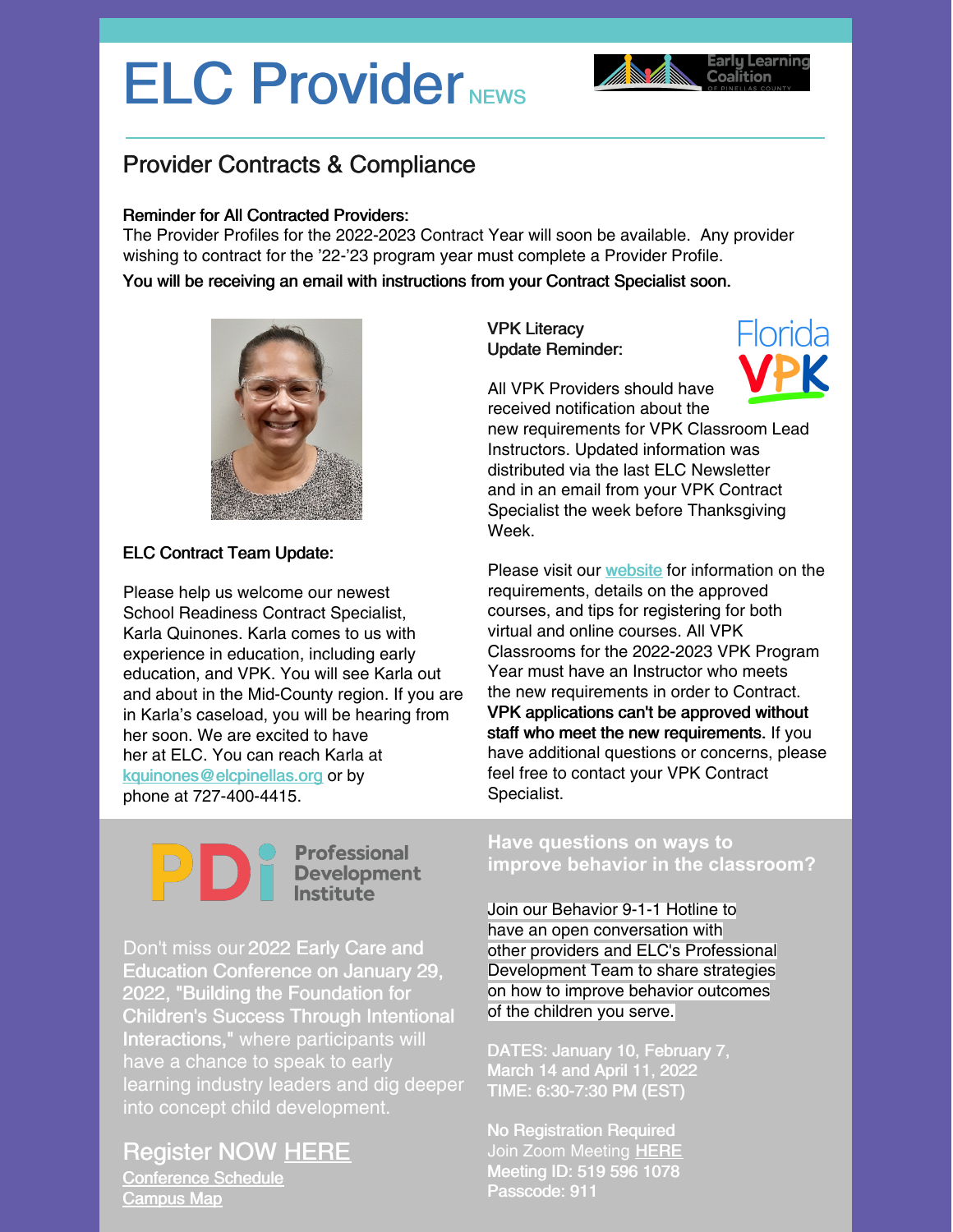## Screening and Invention

#### Behavior Boot Camp Provider Spotlight:

At Prince of Peace, children are being encouraged to practice self-regulation skills, as needed, on a daily basis. They have a fun, new Sensory Path to help get the wiggles and giggles out, and Ms. Erika, in VPK-A has created a *Space Shuttle* Calming Area in her space themed classroom! Great job!



#### **\*\*REMINDER\*\***

Please check your Provider Portal **at least once a week** for ASQ Screenings that are due to be completed for **New Enrollments** and children who have just completed **Re-Determination**. (See Directions below)

#### **Provider Portal [website](https://providerservices.floridaearlylearning.com/Account/Login)**

- 1. Login
- 2. Navigate to Enrollments ->
- 3. Manage SR Enrollments ->
- 4. Preschool Development ->
- 5. Developmental Screening ->
- 6. Incomplete

## Join us for NapTime News!



Are you looking for ways to connect with other childhood educators in Pinellas County? Be a part of our child care industry discussions on Facebook each Friday at 1:30pm.

> [CONNECT](https://www.facebook.com/groups/elcpinellasecprofessionals) WITH US **HERE**